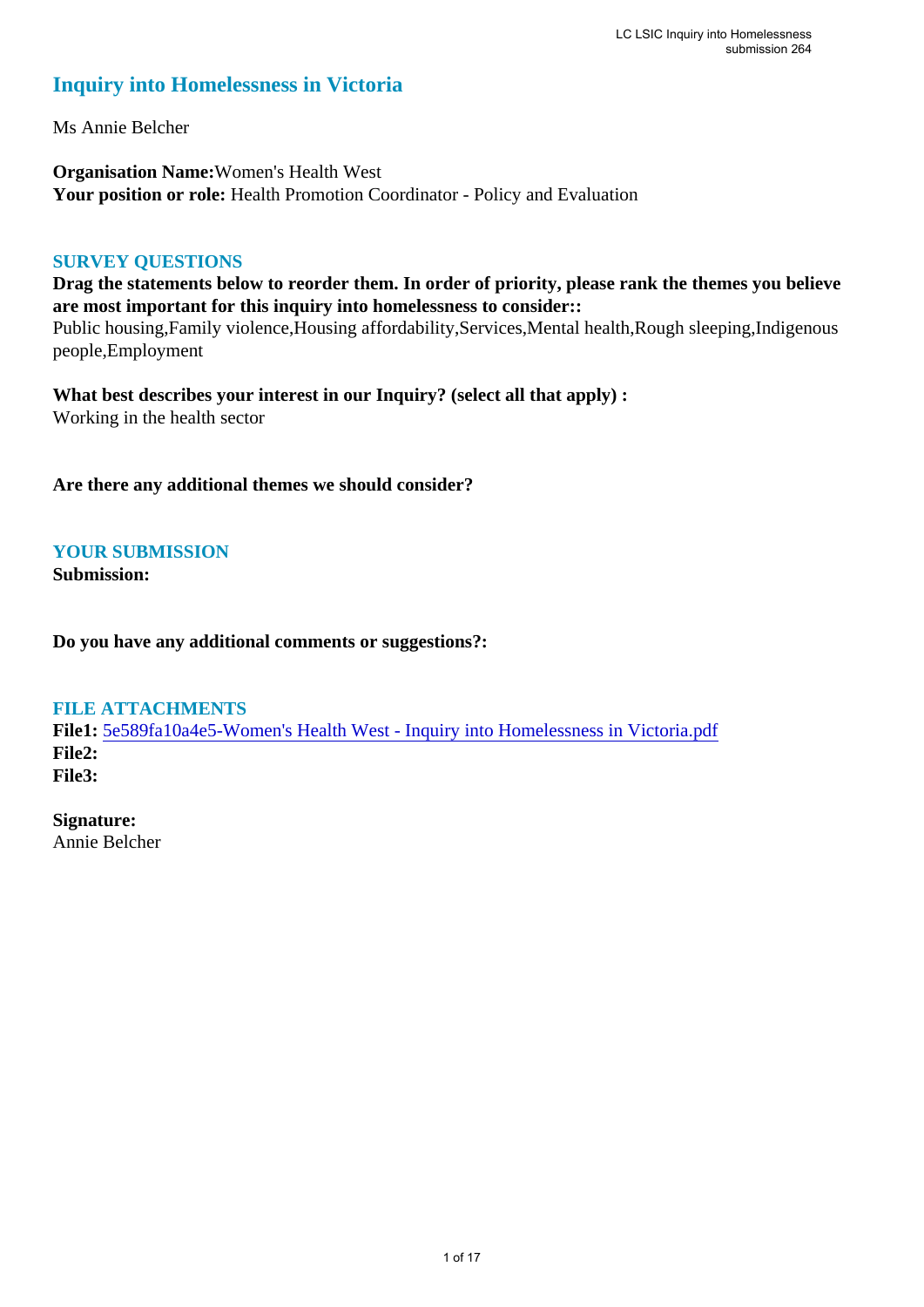

# **Inquiry into Homelessness in Victoria**

## **Submission from Women's Health West**

#### **February 2020**

### **Contents**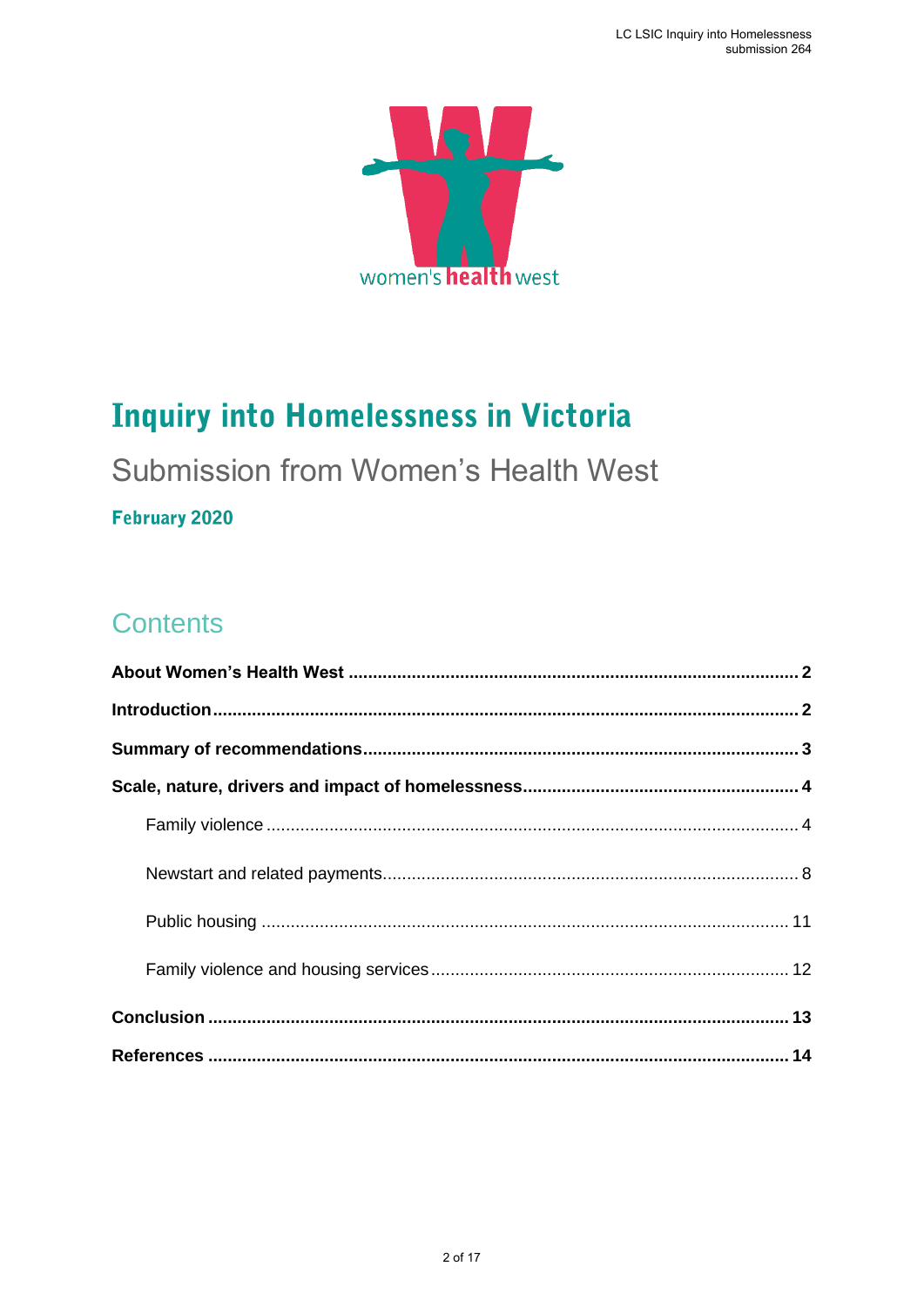# <span id="page-2-0"></span>**About Women's Health West**

Women's Health West is one of Victoria's only organisations that provides services and programs that encompass the family violence continuum – from primary prevention to early intervention and response.

Our work has actively contributed to improving the health, safety and wellbeing of women and their children in the western metropolitan region of Melbourne since 1988.

We provide a range of early intervention and response services for women and children who are experiencing family violence. We also run programs that are focussed on promoting positive health and wellbeing among our communities and reducing inequities that limit the lives of women and girls.

# <span id="page-2-1"></span>**Introduction**

Women's Health West welcomes the opportunity to input into the Inquiry into Homelessness in Victoria. Women's Health West urges the government to embed the voices of those with lived experience when implementing any recommendations and endorses submissions from the Victorian Council of Social Services (VCOSS) and the Western Homelessness Network.

Homelessness is a critical issue for our clients and communities and as the largest women's health organisation in Victoria, we are particularly concerned about the link between gender inequity and homelessness in Victoria.

This submission will address the following terms of reference:

- 1. Provide an independent analysis of the changing scale and nature of homelessness across Victoria;
- 2. Investigate the many social, economic and policy factors that impact on homelessness; and
- 3. Identify policies and practices from all levels of government that have a bearing on delivering services to the homeless.

The key point of this submission is that in addition to the broader, critical need for adequate public housing and appropriate social security frameworks, family violence creates specific circumstances that require nuanced and tailored housing policy solutions for women and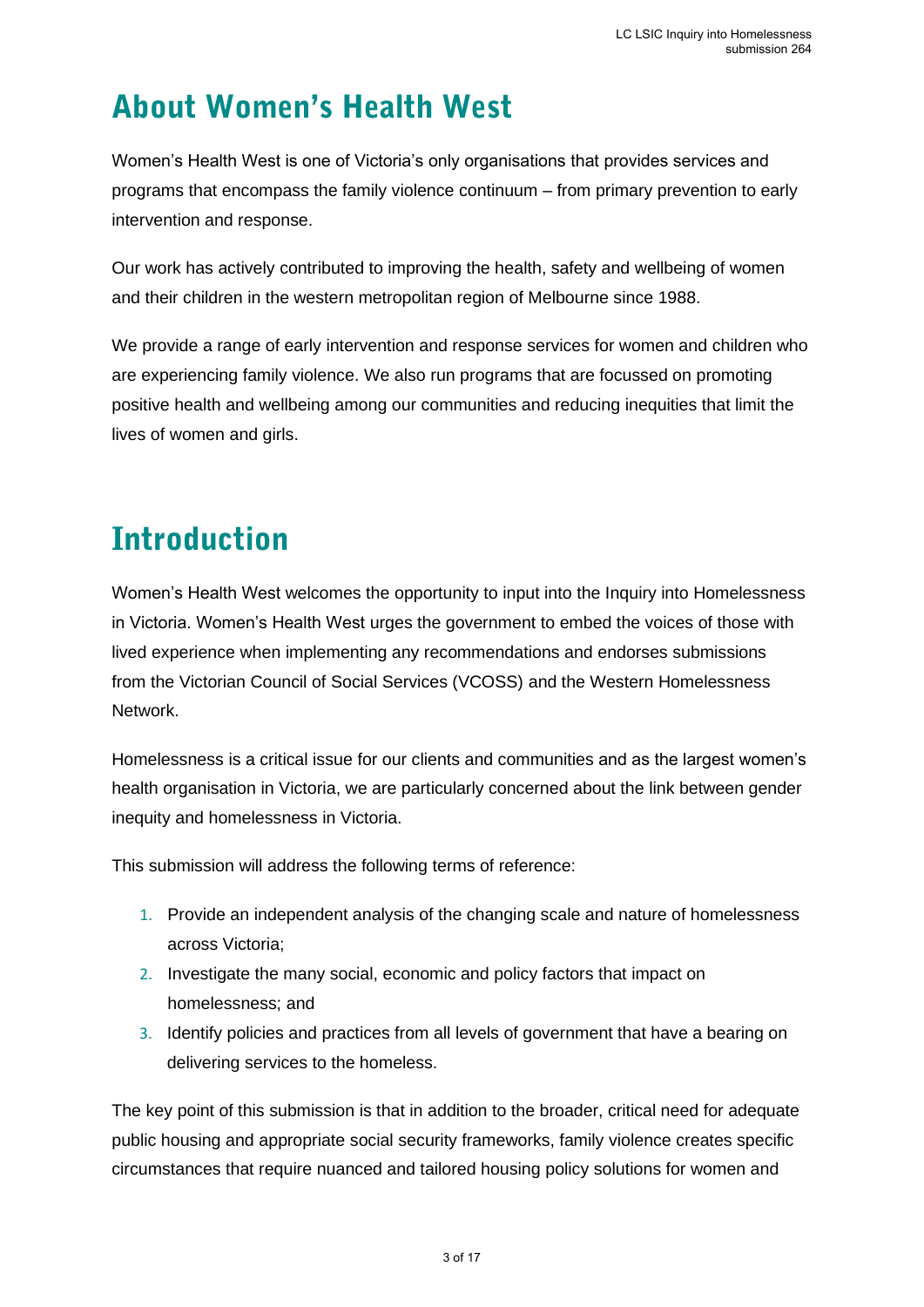children. This submission focuses on the scale, nature, drivers and impacts of homelessness for women specifically. In order to do this, it covers:

- The number of, and ways in which, women and children experience homelessness;
- The relationship between family violence and homelessness:
- The impact of Newstart and related payments on women and children in relation to housing;
- Victoria's public housing stock and its relationship to homelessness; and
- The relationship between family violence and housing services and the impact on service delivery.

We are committed to ending homelessness and would welcome any opportunity to work with government to find solutions to this difficult social issue.

All the case studies have been deidentified.

### <span id="page-3-0"></span>**Summary of recommendations**

- 1. Increase funding for family violence response services to ensure there is adequate capacity to support women and children from crisis to transitional accommodation and into long term housing;
- 2. Explore and implement initiatives that prioritise family violence victim/survivors when applying for private rentals;
- 3. Continue to invest in gender equality and the primary prevention of violence against women;
- 4. Advocate to the Commonwealth Government to increase the maximum rates of rent assistance by 30 per cent and index payment to median rent movements (as recommended by VCOSS);
- 5. Advocate to the Commonwealth Government to increase Newstart and related payments by a minimum \$95 per week (as recommended by VCOSS);
- 6. Build at least 6,000 new public and community houses each year for the next 10 years (as recommended by VCOSS); and
- 7. Allocate specific funding to improve joint service responses across the family violence and housing sectors.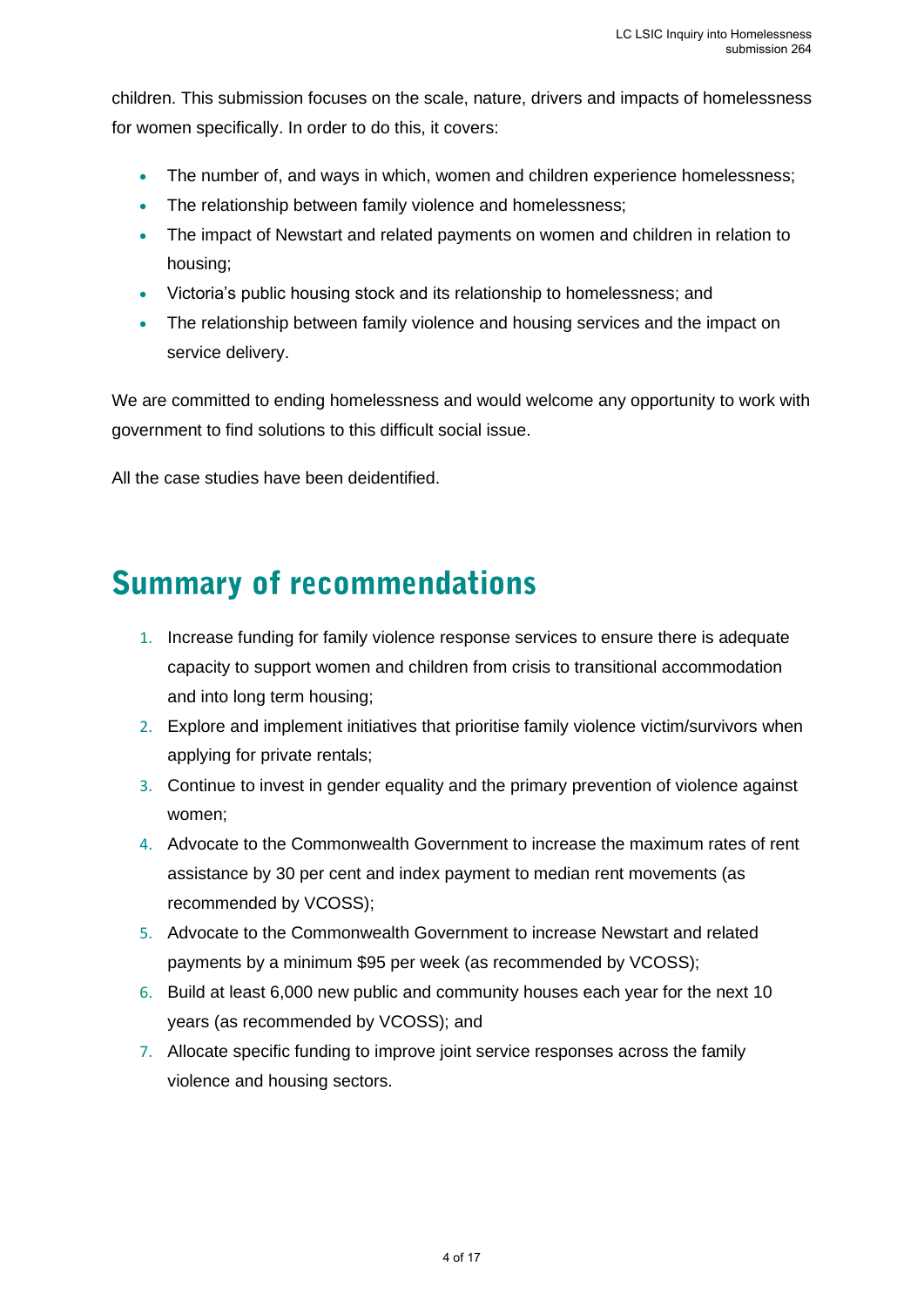## <span id="page-4-0"></span>Scale, nature, drivers and impact of homelessness

The rate of homelessness is growing in Victoria (Crothers, 2018). Particularly concerning is the rising number of women experiencing homelessness, which rose 27 per cent between 2006-2016 (Australian Bureau of Statistics, 2016). In fact, women over 55 are the fastest growing group of people experiencing homelessness (Australian Bureau of Statistics, 2016).

### <span id="page-4-1"></span>Family violence

Family violence is the main cause of homelessness for women; 40 per cent of women cite family violence as the main reason for seeking homelessness assistance (Council to Homeless Persons, 2017-2018). Further, a quarter of all people seeking accommodation at specialist homelessness services are there because of family violence (Mission Australia, 2019).

In line with these statistics, housing (and by extension homelessness) is the primary concern identified by women accessing Women's Health West's family violence service. In order to seek safety from family violence, our clients often must leave their homes. Due to the different forms of abuse – particularly financial abuse – women can leave with very little or no money, resources or assets. This creates specific challenges around addressing women's housing needs and requires nuanced, tailored and whole-of-system policy responses in addition to broader, systemic reform.

Because of the insufficiency of public housing, even with the support of family violence services, moving from short-term or transitional accommodation into permanent, independent housing is very difficult, and sometimes unachievable for women and children affected by family violence (Flanagan, Blunden, Valentine and Henriette, 2019). This means women and children get stuck in crisis (refuges, hotels) and transitional accommodation, creating a backlog of clients waiting for somewhere to stay. Due to a lack of accessible, affordable housing, women are often forced to return home to a violent partner/family member. In fact, Australian specialist homelessness services turn away 155 women on average every day due to a lack of resources and affordable housing (Council to Homeless Persons, 2019).

As a result, in the absence of sufficient public housing, the most pressing concern for family violence victim/survivors and workers is insufficient crisis and transitional housing.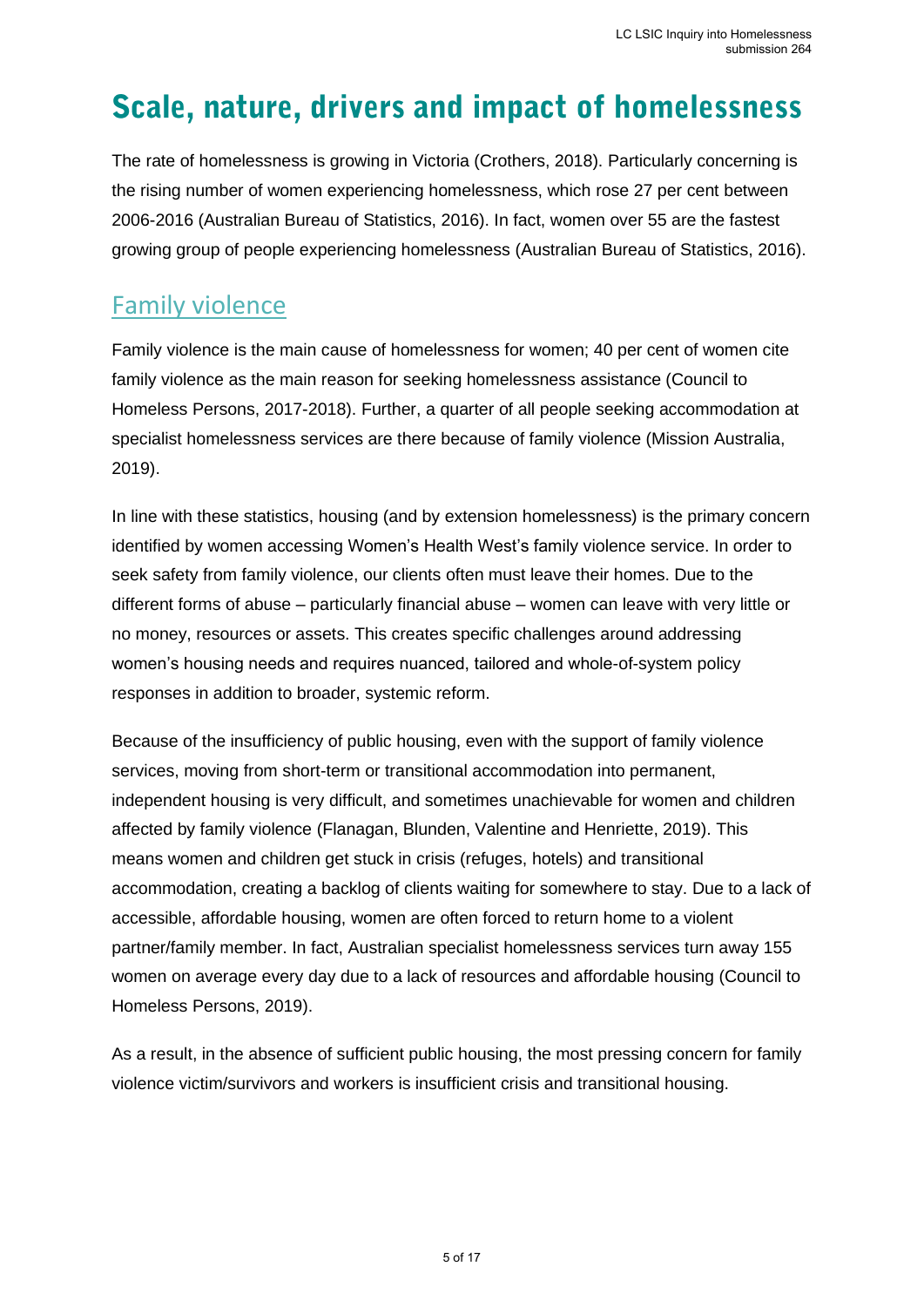Since the Royal Commission into Family Violence, Victoria now has Flexible Support Packages.<sup>1</sup> However, these payments provided to women fleeing violence are inadequate, in both their amount and duration, to secure stable housing. Further, high demand packages (which can be used for rent in advance) can take up to three weeks to be assessed and approved, meaning the funds aren't available when they are needed.

In the absence of sufficient public housing, the Victorian Government's 'Rapid Housing' programs provide one path to secure housing in the private market.<sup>2</sup> However, Rapid Housing programs only work if the rent is affordable from the start. If the rent is unaffordable to begin with, it will likely be unaffordable after the 12 month subsidised period. Further, the Victorian Department of Health and Human Service's bond loans, Housing Establishment Fund and Private Rental Brokerage usually require the rent to be less than 55 per cent of the person's income in order to qualify for financial aid. Rental properties that fall within this price range are incredibly rare and therefore victim/survivors often cannot obtain this financial support or housing.

Even if the victim/survivor can afford a private rental, anecdotally we observe that women leaving violence face discrimination from landlords and are unable to effectively compete in tight markets where landlords can choose from many prospective tenants. This can be compounded if they have a poor tenancy record due to the behaviour of a violent ex-partner or are stigmatised due to receipt of a government-funded housing subsidy (Flanagan, Blunden, Valentine and Henriette, 2019).

The following case study highlights the shortfalls of housing support services for women fleeing family violence and how easily they can fall into poverty after fleeing violence.

<sup>1</sup> Flexible Support Packages provide financial assistance to victims/survivors of family violence. They can be allocated to individuals or families who are seeking to leave or have recently left intimate partner or family violence circumstances.

2 In Rapid Housing programs the housing support agency (such as Homeground Real Estate) signs the lease in its name, then sublets the private property to the client (with the landlord's permission). The aim is that after 12 months the landlord is happy with the tenant and will sign the lease in their own name, allowing the housing agency to step back.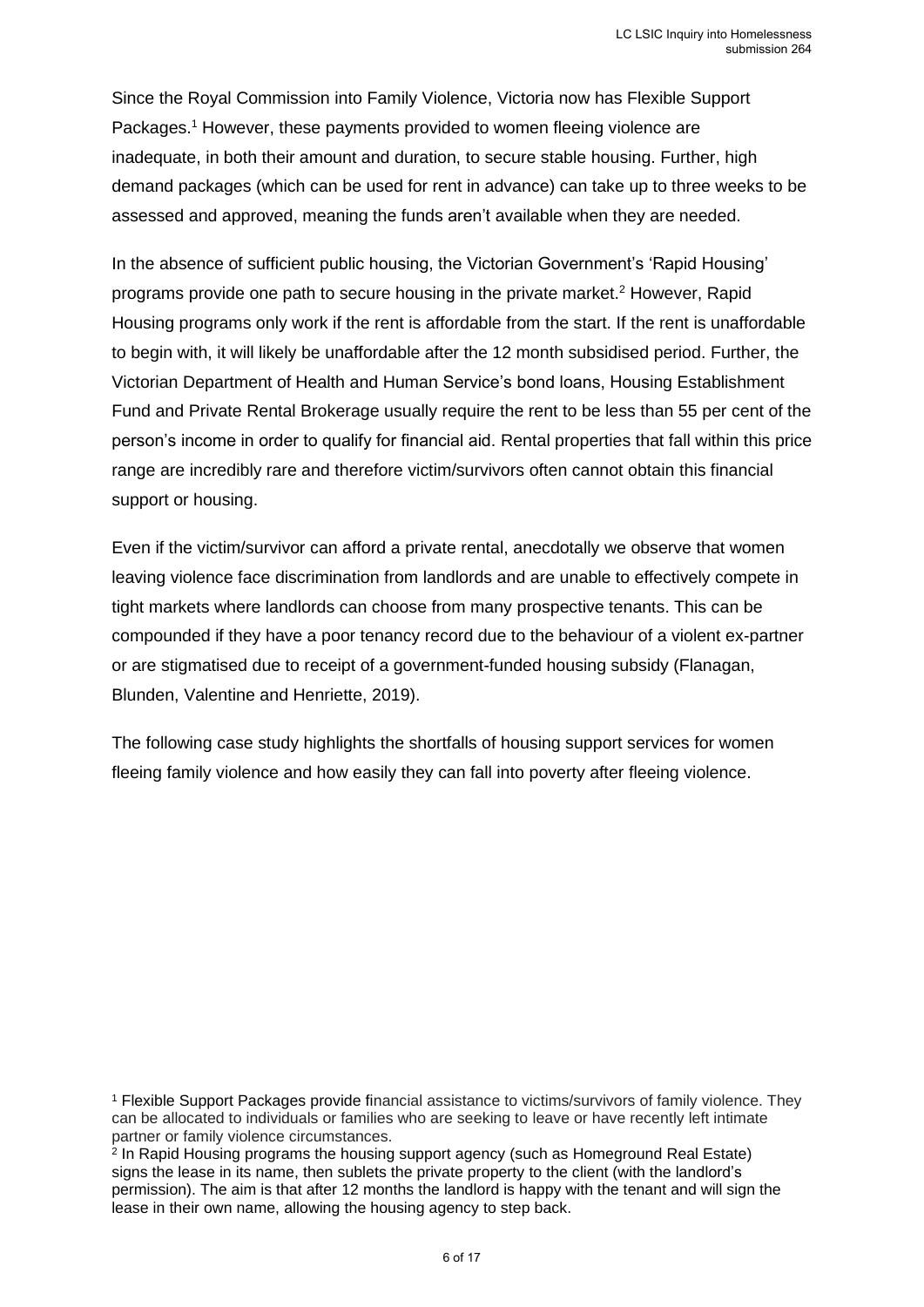## **Nahla's story**

Great story,

Nahla and Sean were in a relationship for 25 years, throughout which Sean perpetrated emotional, physical, sexual, psychological and finance abuse towards Nahla. Nahla fled the home with their three children after Sean made threats to kill her. Sean had choked her to the point of unconsciousness in the past.

The magistrate's court in Queensland granted Sean custody of their three children as he had stable housing and Nahla did not. Sean moved to Melbourne with the children and Nahla also moved to be near her children. She sought housing support through a local housing agency and family violence support through Women's Health West. She was couch surfing at this time and trying to keep her location secret from Sean.

On Newstart Allowance, Nahla could not afford a home, which was a necessity to have the children back in her care. She worked a casual job and struggled to find permanent work. Nahla secured a transitional house through a local housing agency. Eventually she was awarded 50 per cent custody care of her children. The magistrate, however, mandated that she live in the Deer Park area as this was where the children went to school. Nahla had to give up her transitional property and look for a private rental near Deer Park.

Nahla was referred to the Rapid Housing program and secured a private rental property. She signed on to a 12 month lease as a subtenant and paid a subsidised rent under this program. At the end of the 12 months, the landlord agreed to sign her on for another 12 months, under her own name. However, the rent was now more than 55 per cent of Nahla's income. Because of this, she was unable to apply for a bond loan and rent in advance, putting her under considerable financial strain.

Nahla continued to look for work and was linked in with a job services agency. While Nahla now has her children in her care and a lease in her name, she is living in poverty and her tenancy is at risk due to her low income and high rent.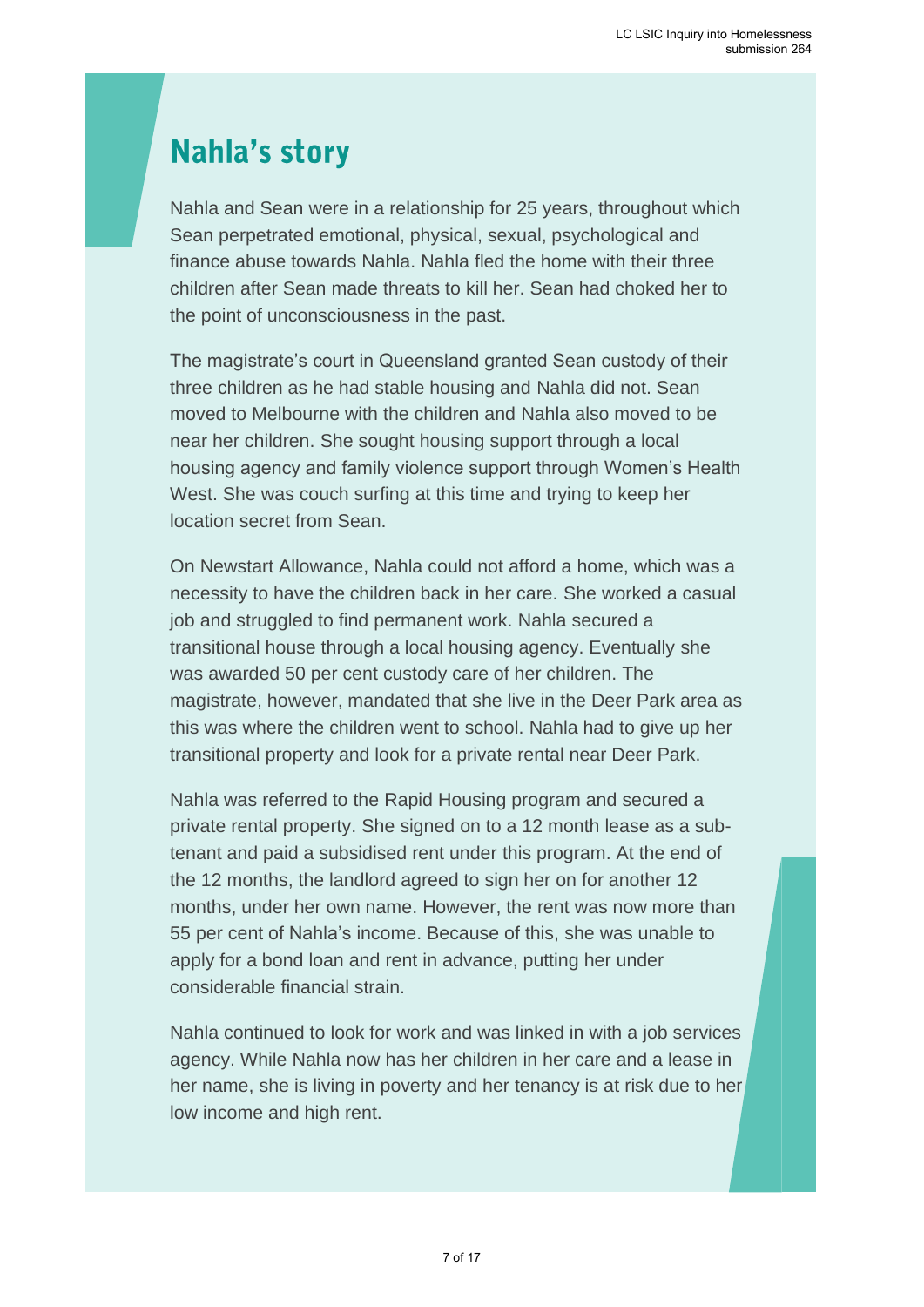In theory, cases where the perpetrator is excluded from the family home, provide a better outcome for the victim/survivor and children as the burden of relocating is placed on the perpetrator. However, in these situations the victim/survivor can be left paying 100 per cent of the rent or mortgage. This often means the victim/survivor can no longer afford to live in their house, particularly when financial abuse has occurred.

## **Alya's story**

Alya, a victim/survivor who accessed Women's Health West's family violence services, has two children aged eight and ten. Alya's Family Tax Benefits were being paid into her partner's (the perpetrator's) account.

It took six weeks for Alya to navigate Centrelink and start receiving Family Tax Benefits payments, but even with the correct payments, her rent was still more than her total Centrelink income. This left her in extreme financial hardship and the family vulnerable to homelessness.

Women's Health West supported Alya with one month's rent to give the family more time and referred her to the local housing agency for support.

#### **Prevention of family violence**

As well as providing adequate support to current victim/survivors, we need to think ahead. Evidence shows that gender inequality sets the necessary social context in which violence against women, including family violence, occurs (Our Watch 2015). Preventing violence against women and creating an environment in which violence is unacceptable must remain a key priority for the Victorian Government.

As outlined in their 20/21 Budget Submission to the Victorian Government, Gender Equity Victoria has recommended (2019) that the government allocate \$21.6 million to gender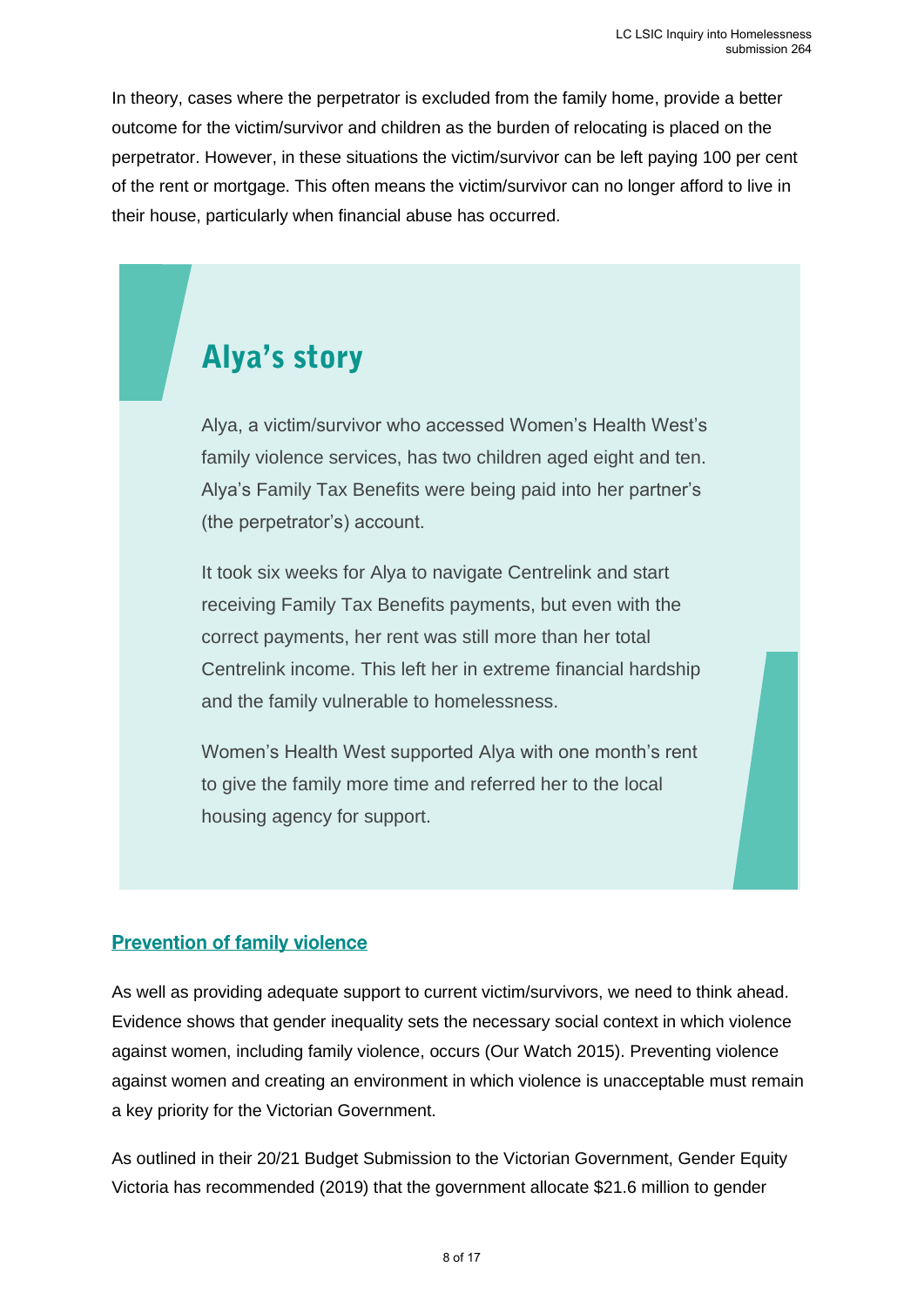equity, which equates to 0.53 per cent of the total projected Victorian State Budget Output for 20/21. Respect Victoria has suggested (2019) that the optimum spend for the prevention of family violence activities should equate to between 9.5 per cent and 12 per cent of the total family violence budget, compared with the current allocation of around three per cent.

While we acknowledge the significant investment in family violence by the current government, it is disappointing that the 19/20 State budget did not allocate new funding for activities directed at the primary prevention of family violence.

#### **Recommendations:**

- 1. Increase funding for family violence response services to ensure there is adequate capacity to support women and children from crisis to transitional accommodation and into long term housing;
- 2. Explore and implement initiatives that prioritise family violence victim/survivors when applying for private rentals; and
- 3. Continue to invest in gender equality and the primary prevention of violence against women.

### <span id="page-8-0"></span>**Newstart and related payments**

On top of family violence, another major cause of homelessness for women in Victoria is poverty largely caused and entrenched by inadequate social welfare payments (ACOSS, 2019) and economic gender inequity. While social welfare policy is the Commonwealth Government's responsibility, it is inextricably linked to the issue of homelessness.

The current Newstart Allowance payments are inadequate to maintain an acceptable standard of living in Australia (ACOSS, 2018) and Newstart payments are particularly inadequate to cover the cost of housing. Anglicare's (2018) annual national rental 'snapshot' looks at rental affordability for people on low incomes. On 24 March 2018, there were 67,365 properties listed for rent across Australia. For singles on Newstart Allowance there were only three affordable rental properties across the entire country, representing <0.01 per cent of all rental properties available. Further, the three rental properties were all located in economically depressed towns. Specific to the western metropolitan region of Melbourne, in March 2019, there were no private rental properties available that were affordable for someone on Newstart (Western Homelessness Network, 2019).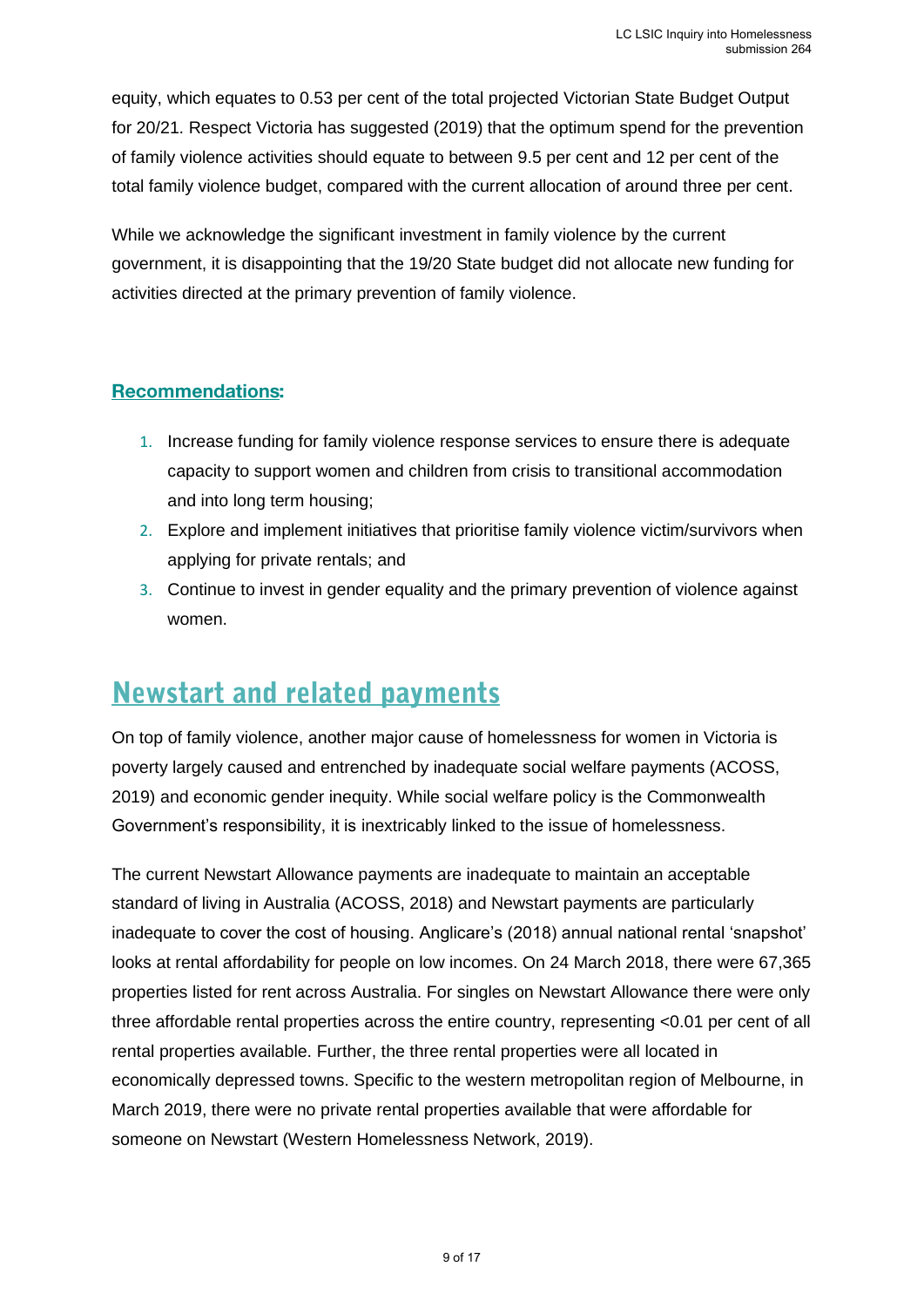Rent assistance has failed to keep the private rental market affordable (Anglicare, 2018). Rent assistance payments are far below the cost of rent, which is rising. Over 1.34 million Australians currently receive rent assistance, and many are still in severe housing stress. Governments have failed to increase rent assistance to keep pace with the actual cost of renting.

Women are disproportionately affected by the discrepancy between rental costs, rent assistance and Newstart (and related payments), particularly older women, who are overrepresented as recipients of Newstart. As noted by Karvelas (2018), "of those receiving payments at the Newstart allowance rate, more than a quarter – 27.8 per cent – were aged over 50…and one in six – 16.5 per cent – of the total recipients were women aged over 50". This is consistent with research showing that older women are also the fastest growing group of people experiencing homelessness (Australian Human Rights Commission, 2019).

Further, women fleeing violence often have to rely on Newstart and related payments. This means victim/survivors of family violence – many of whom have already lost so much – are also forced into poverty and homelessness.

Further, unpaid caring responsibilities disproportionately fall to women. Women make up 84 per cent of single parents (Australian Bureau of Statistics, 2016). With the single parent payment set below the poverty line (Davidson, Saunders, Bradbury, & Wong, 2018), it is unsurprising that single parents are three times more likely to live below the poverty line (Henriques-Gomes, 2019).

When women are forced into poverty by the inadequacy of Newstart and related payments, so are their children. Currently, 17.3 per cent of children in Australia live in poverty, an increase from 14.3 per cent in 1999 (Hutchens, 2018). These statistics clearly demonstrate the inadequacy of Newstart and related payments for women and their children.

Not only are Centrelink payments inadequate, they are also unstable. Participants in Women's Health West's financial literacy program spoke about their payments being changed with little or no notice, or incorrectly cut off altogether. This creates a lot of stress and can put women at risk of losing their rental property.

The case study below further demonstrates the systemic inconsistency of Centrelink payments. Once the youngest child turns eight, their parent switches from Parenting Payments to Newstart Allowance, initiating a large cut to their payments and new eligibility criteria.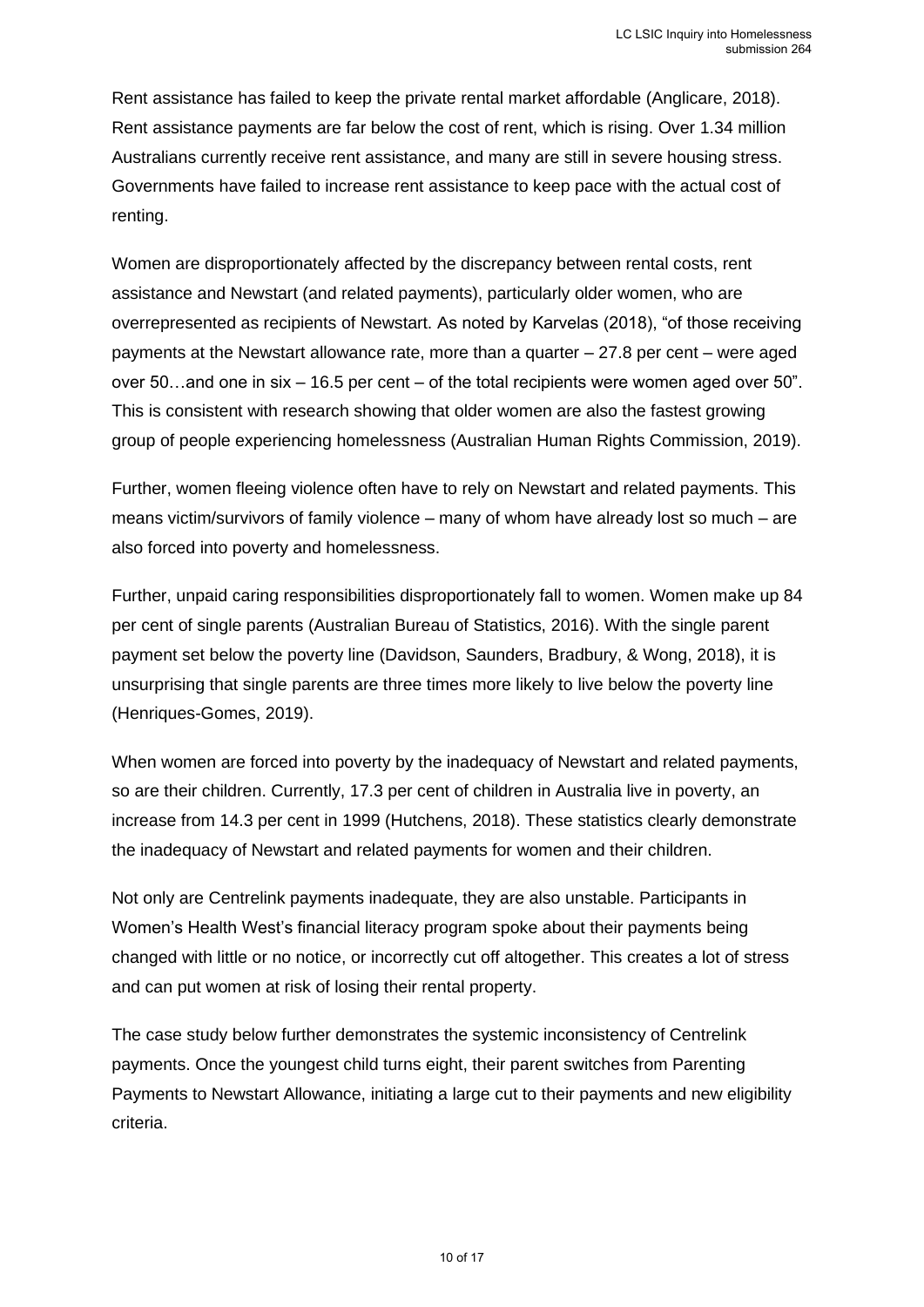## **Mary's story**

Mary is a client of Women's Health West's family violence service. She has eight children; the oldest is 14 and the youngest is four years old. Mary secured a transitional housing property in 2015 and has been on the priority waitlist for public housing for more than four years. Her transitional housing property only has three bedrooms, despite there being nine family members.

When Mary's youngest child turns eight, she will likely have to meet Centrelink's 'obligation and participation requirements', such as 'Parents Next' or a 'Job Plan'. Mary hasn't been in the workforce for many years, has low literacy and still has eight children to raise; by the time her youngest child turns eight, her oldest child will still be a minor at 17 years of age.

Inadequate social supports like Newstart entrench economic gender inequity, meaning women are at greater risk of experiencing homelessness. Economic gender inequity is seen across women's lifespan; on average, men earn \$241.50 per week more than women and the average amount of superannuation women have at retirement is \$157,050 in comparison to men, who have on average \$270,710.

The combination of family violence, economic gender inequity, inadequate social support payments and unaffordable housing leaves many women and children homeless.

#### **:**

- 4. Advocate to the Commonwealth Government to increase the maximum rates of rent assistance by 30 per cent and index payment to median rent movements (as recommended by VCOSS); and
- 5. Advocate to the Commonwealth Government to increase Newstart and related payments by a minimum \$95 per week (as recommended by VCOSS).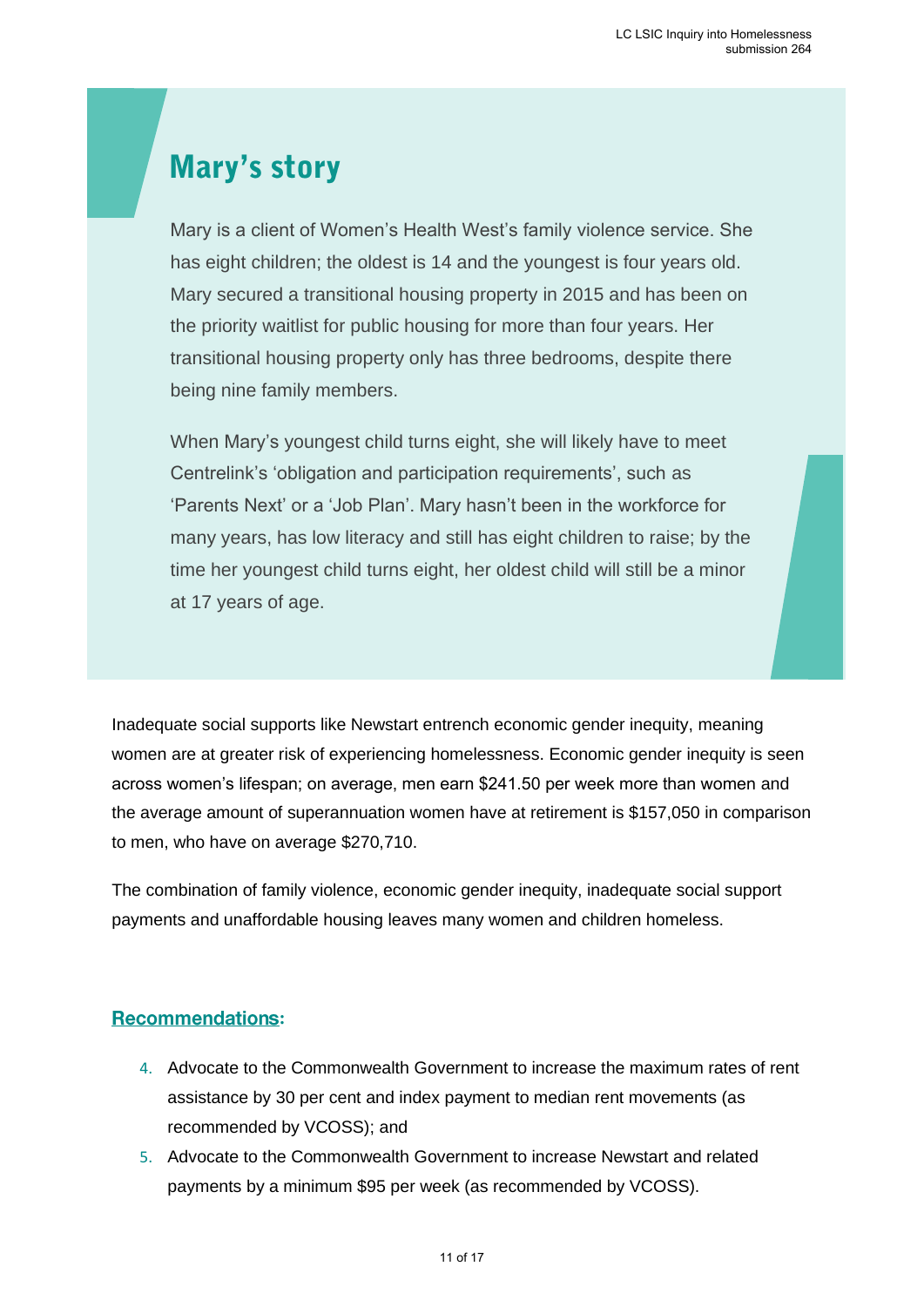### <span id="page-11-0"></span>**Public housing**

Expenditure on direct housing provision has been replaced by a focus on the provision of individual subsidies, for example the Financial Support Packages (Yates, 2013). These are not always effective in tight and costly rental markets, and as a result, housing options are limited, and safety and security are not assured (Flanagan, Blunden, Valentine and Henriette, 2019 p.4).

While the 2019 Victorian state budget contained a commitment to build 1,000 public housing units over three years, it is well short of the 3,000 a year, the Council to Homeless Persons says are needed "just to house those on the priority waitlist" (Henriques-Gomes, 2019).

Additionally, while the government will build 1,000 new public housing units, it also plans to sell 11 public housing estates to developers on the condition they redevelop the properties and provide a 10 per cent net increase in social housing. Social housing levels are historically low in Victoria, meaning agencies are forced to "churn families, single women and young people through motels, rooming houses and refuges" (Council to Homeless Persons, 2019). Victoria's social housing stock had fallen by 200 units since Labor came to power in 2014 (Henriques-Gomes, 2019).

There is also a shortage of public houses with sufficient bedrooms for bigger families. This is demonstrated in Mary's story above. Between 2016-2017, only 0.7 per cent of public houses had five bedrooms or more; and only six per cent had four bedrooms (Australian Institute of Health and Welfare, 2019).

Australia has one of the world's most unaffordable and inaccessible housing markets (Reserve Bank of Australia, 2015). On top of this, Victoria has also fallen significantly behind the national average in regard to public housing. A Productivity Commission report in 2018 found the Victorian government spent \$82 per person on social housing annually, less than half the national average. Further, as of June 2018, there were 82,500 people on the state's public housing list, which was growing by 500 people each month.

The move towards providing individual subsidies rather than addressing the structural forces that drive homelessness is not effective or sustainable (Council to Homeless Persons, 2019). Individual subsidies cannot compensate for an inadequate amount of public housing (AIHW, 2018), Centrelink payments being frozen for 25 years (ACOSS, 2019) and the Victorian Government committing no new money to family violence prevention activities in the current State budget.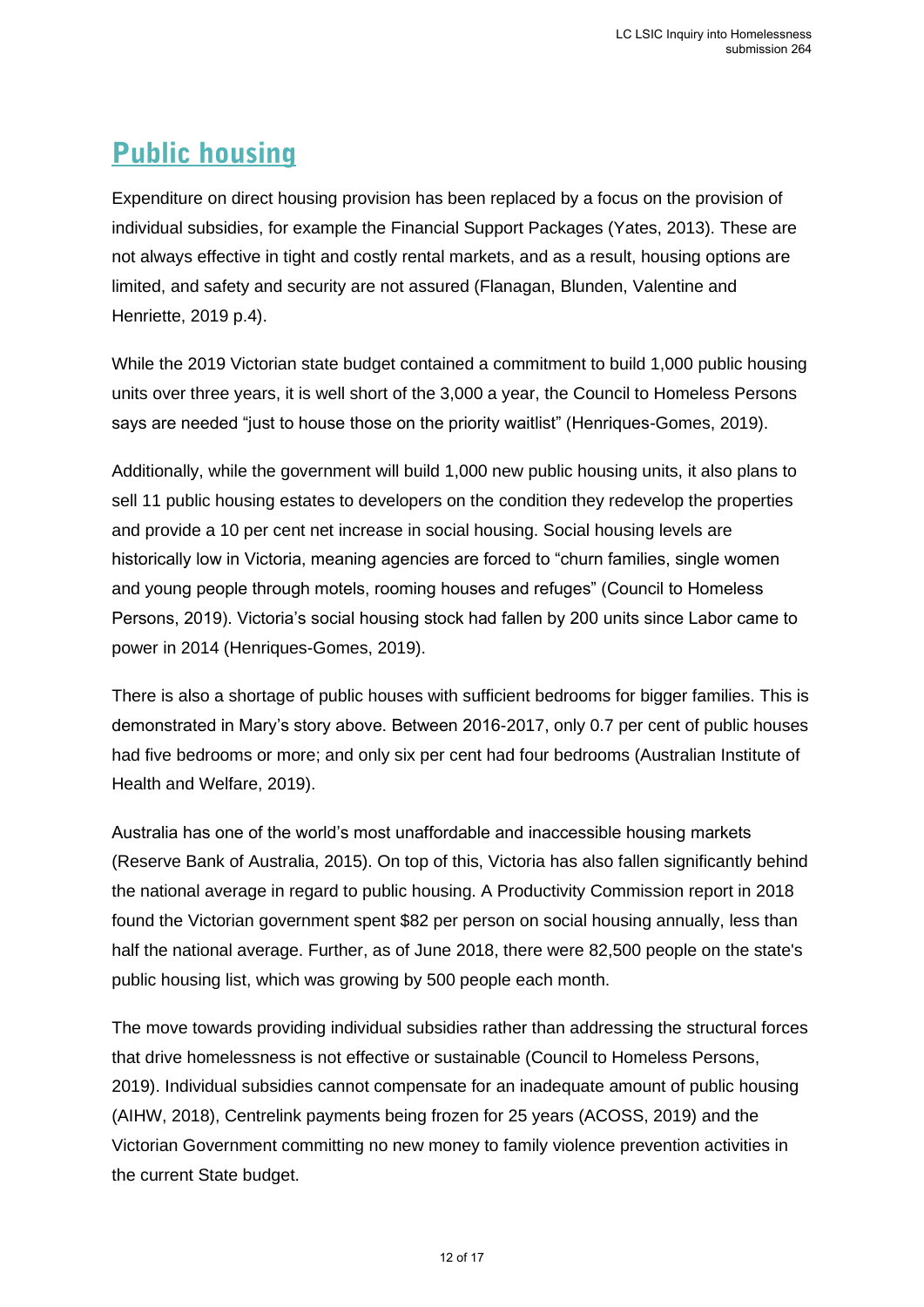Where safe, secure and affordable housing is not available, women are often forced to return to a violent relationship because they deem it as a safer option than the alternatives (Flanagan, Blunden, Valentine and Henriette, 2019). Stable housing is critical to promote the safety and wellbeing of women and their children.

#### **Recommendation:**

6. Build at least 6,000 new public and community houses each year for the next 10 years (as recommended by VCOSS).

### <span id="page-12-0"></span>**Family violence and housing services**

There is little integration between the family violence and wider housing system, therefore women leaving violent relationships are routinely unable to obtain long-term, safe, affordable, accessible and appropriate housing (Flanagan, Blunden, Valentine and Henriette, 2019).

Currently women experiencing family violence need to seek support from both housing and family violence services. While there are many referrals between the two types of services, these are rarely formalised and streamlined in order to provide effective, efficient and holistic support for clients.

The principal crisis response for women and children who have to leave their home due to violence is provided by the Specialist Homelessness Services system, yet data suggests that for many clients, there is little services can do to provide a pathway from crisis into stable, secure and long-term accommodation.

Both the homelessness and family violence response service sectors are under-resourced and operating well above capacity. The increased funding to the family violence sector is not keeping pace with demand and the 2019-20 State budget allocated no additional money for family violence response services to manage this demand. While there are insufficient shortterm options for women fleeing violence, without an affordable rental market or adequate public houses, women will continue to be forced into homelessness.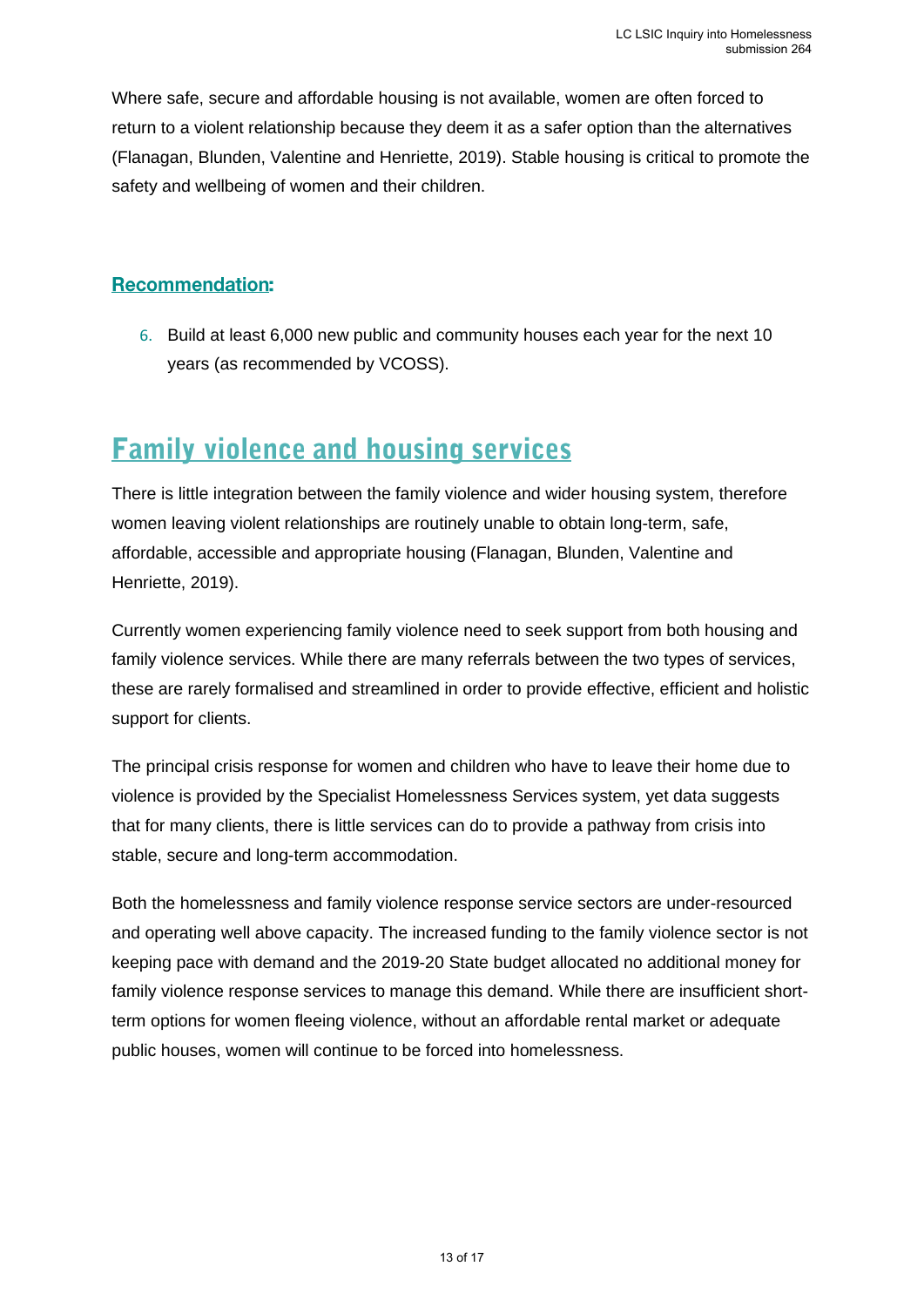#### **Recommendation:**

7. Allocate specific funding to improve joint service responses across the family violence and housing sectors.

## <span id="page-13-0"></span>**Conclusion**

In theory, women leaving family violence have three tenures available to them: home ownership, social housing and the private rental market. However, due to a shortage of public housing and women being priced out of home ownership and the private rental market, women are often forced back into violent relationships or into homelessness.

While family violence, homelessness, poverty and economic inequity are 'wicked' problems, there are some very immediate actions that can be taken to reduce the amount of people experiencing homelessness and to ensure people have access to safe and secure housing. These are:

- 1. Increase funding for family violence response services to ensure there is adequate capacity to support women and children from crisis to transitional accommodation and into long term housing;
- 2. Explore and implement initiatives that prioritise family violence victim/survivors when applying for private rentals;
- 3. Continue to invest in gender equality and the primary prevention of violence against women;
- 4. Advocate to the Commonwealth Government to increase the maximum rates of rent assistance by 30 per cent and index payment to median rent movements (as recommended by VCOSS);
- 5. Advocate to the Commonwealth Government to increase Newstart and related payments by a minimum \$95 per week (as recommended by VCOSS);
- 6. Build at least 6,000 new public and community houses each year for the next 10 years (as recommended by VCOSS); and
- 7. Allocate specific funding to improve joint service responses across the family violence and housing sectors.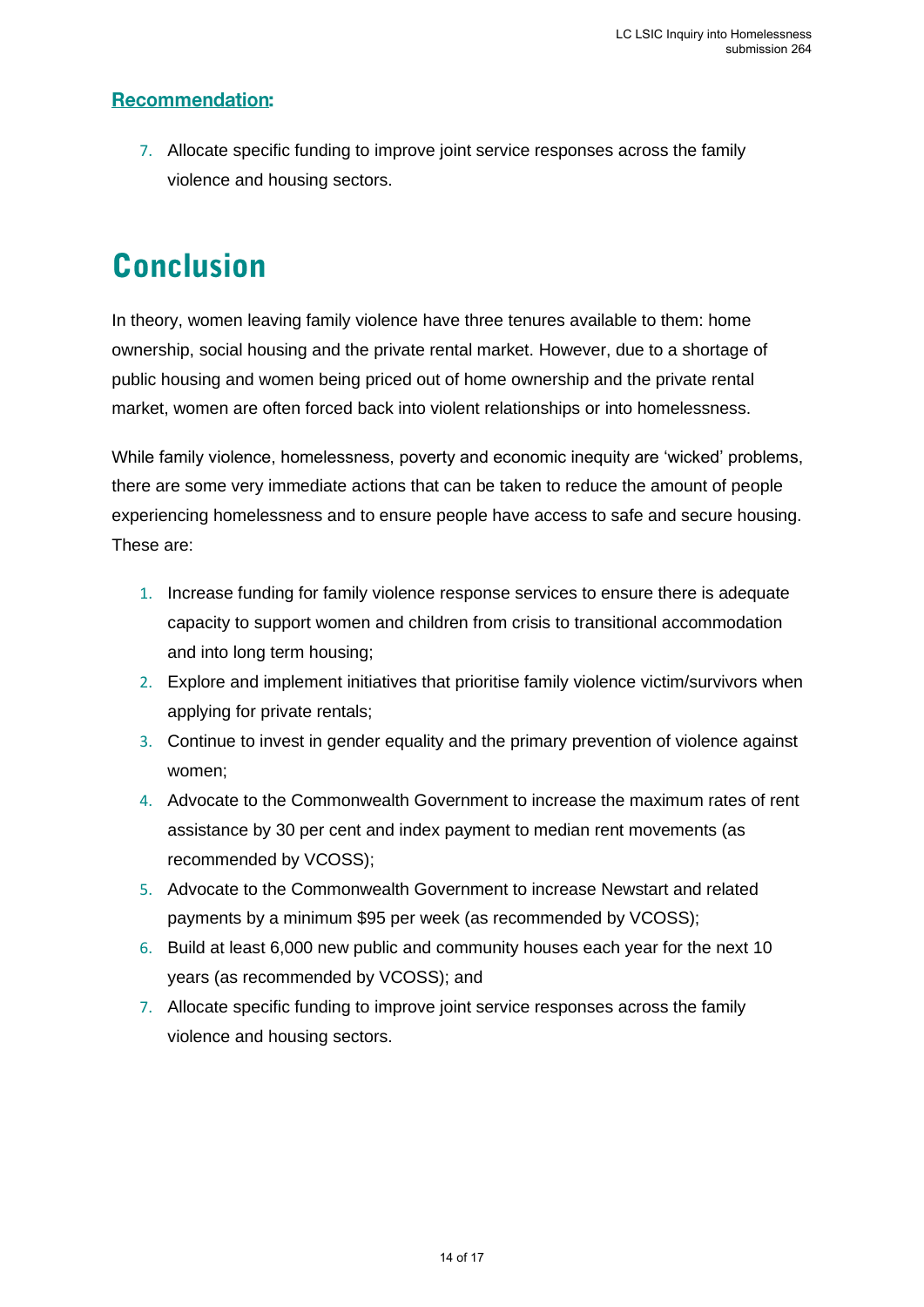## <span id="page-14-0"></span>**References**

- Anglicare (2018). 2018 Rental Affordability Snapshot Anglicare Australia. Retrieved from: [https://www.anglicare.asn.au/docs/default-source/default-document-library/final--](https://www.anglicare.asn.au/docs/default-source/default-document-library/final---rental-affordability-snapshotb811d9309d6962baacc1ff0000899bca.pdf?sfvrsn=6) [-rental-affordability-snapshotb811d9309d6962baacc1ff0000899bca.pdf?sfvrsn=6](https://www.anglicare.asn.au/docs/default-source/default-document-library/final---rental-affordability-snapshotb811d9309d6962baacc1ff0000899bca.pdf?sfvrsn=6)
- Australian Council of Social Services (2019). ACOSS Raise the Rate Briefing Paper for Anti-Poverty Week 2019. Retrieved from: [https://www.acoss.org.au/wp](https://www.acoss.org.au/wp-content/uploads/2019/10/Anti-Poverty-Week-Raise-the-Rate-key-messages-and-stats.pdf)[content/uploads/2019/10/Anti-Poverty-Week-Raise-the-Rate-key-messages-and](https://www.acoss.org.au/wp-content/uploads/2019/10/Anti-Poverty-Week-Raise-the-Rate-key-messages-and-stats.pdf)[stats.pdf](https://www.acoss.org.au/wp-content/uploads/2019/10/Anti-Poverty-Week-Raise-the-Rate-key-messages-and-stats.pdf)
- Australian Council of Social Services (2018). Surviving, not living: the (in)adequacy of Newstart and related payments Submission to Senate Community Affairs References Committee. *Australian Council of Social Services*.
- Australian Bureau of Statistics (2016). Census of Population and Housing: Estimating homelessness, 2016. Retrieved from: <https://www.abs.gov.au/ausstats/abs@.nsf/mf/2049.0>
- Australian Institute of Health and Welfare (2019) Housing assistance in Australia 2019. Retrieved from: [https://www.aihw.gov.au/reports/housing-assistance/housing](https://www.aihw.gov.au/reports/housing-assistance/housing-assistance-in-australia-2019/contents/summary)[assistance-in-australia-2019/contents/summary](https://www.aihw.gov.au/reports/housing-assistance/housing-assistance-in-australia-2019/contents/summary)
- Australian Institute of Health and Welfare (2018) Housing assistance in Australia 2018. *Australian Government.* Retrieved from: [https://www.aihw.gov.au/reports/housing-assistance/housing-assistance-in](https://www.aihw.gov.au/reports/housing-assistance/housing-assistance-in-australia-2018/contents/social-housing-dwellings)[australia-2018/contents/social-housing-dwellings](https://www.aihw.gov.au/reports/housing-assistance/housing-assistance-in-australia-2018/contents/social-housing-dwellings)
- Australian Human Rights Commission, (2019). Older Women's Risk of Homelessness: Background Paper Exploring a growing problem. Retrieved from: [https://www.humanrights.gov.au/sites/default/files/document/publication/ahrc\\_ow](https://www.humanrights.gov.au/sites/default/files/document/publication/ahrc_ow_homelessness2019.pdf) [\\_homelessness2019.pdf](https://www.humanrights.gov.au/sites/default/files/document/publication/ahrc_ow_homelessness2019.pdf)
- Council to Homeless Peoples (2018). Homelessness Heat Map. Retrieved from: <https://chp.org.au/state-electorate-homelessness-map/>
- Council to Homeless Peoples (2018) analysis of AIHW, Specialist Homelessness Services Collection, 2017-18
- Council to Homeless Peoples (2019). Clear connection between homelessness and inadequate Newstart payments, says Homelessness Australia. Retrieved from: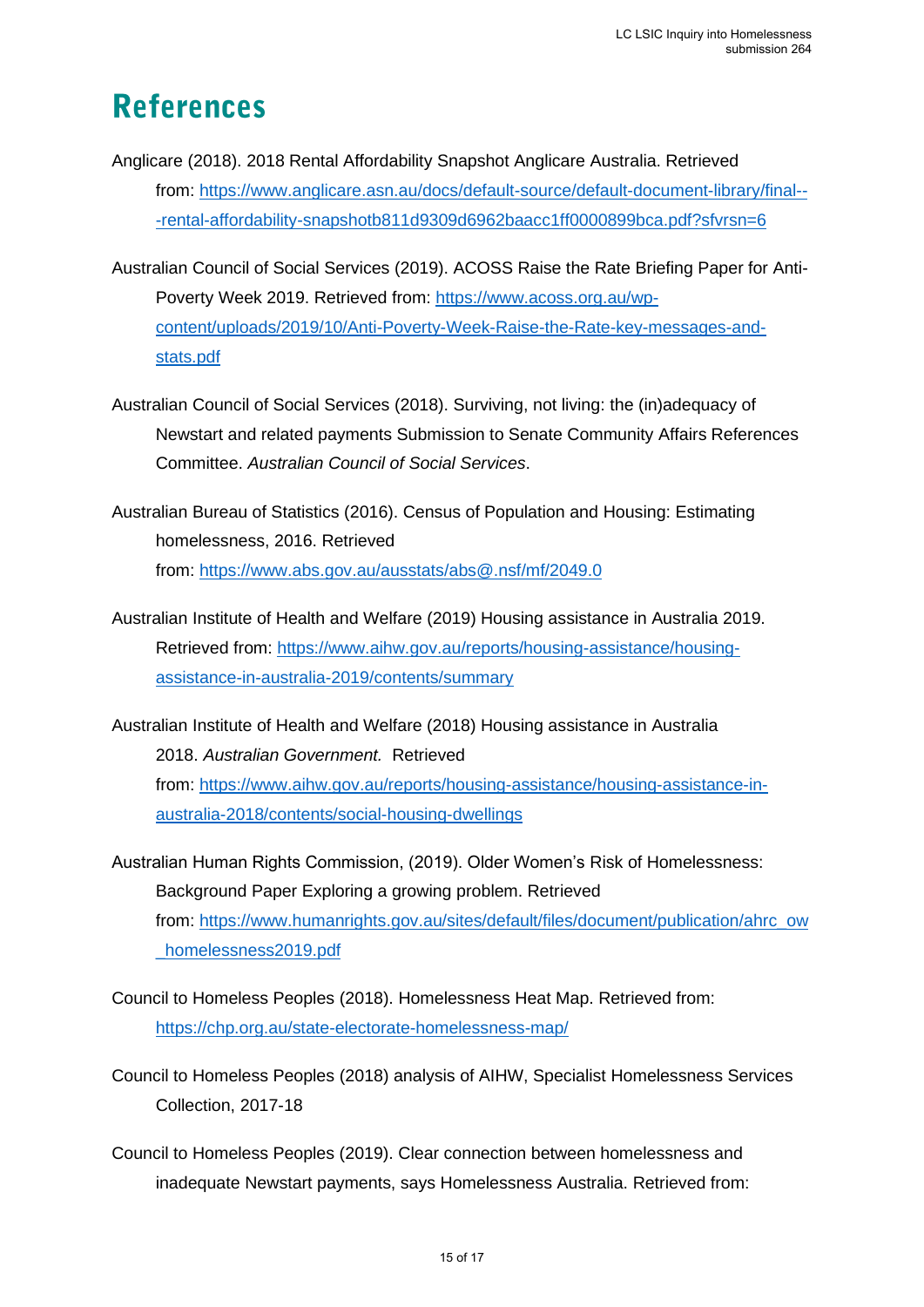[https://chp.org.au/media-releases/clear-connection-between-homelessness-and](https://chp.org.au/media-releases/clear-connection-between-homelessness-and-inadequate-newstart-payments-says-homelessness-australia/)[inadequate-newstart-payments-says-homelessness-australia/](https://chp.org.au/media-releases/clear-connection-between-homelessness-and-inadequate-newstart-payments-says-homelessness-australia/) 

- Crothers, J. (2018). Homelessness growing worse in Australia, census data shows. *ABC News*. Retrieved from: [https://www.abc.net.au/news/2018-03-14/homelessness-in](https://www.abc.net.au/news/2018-03-14/homelessness-in-australia-jumps-14pc-over-five-year-period/9547786)[australia-jumps-14pc-over-five-year-period/9547786](https://www.abc.net.au/news/2018-03-14/homelessness-in-australia-jumps-14pc-over-five-year-period/9547786)
- Davidson, P., Saunders, P., Bradbury, B., & Wong, M. (2018). Poverty in Australia, 2018. ACOSS/UNSW Poverty and Inequality Partnership Report No. 2. Sydney, NSW: ACOSS.
- Diemer, K. (2015). ABS Personal Safety Survey: Additional analysis on relationship and sex of perpetrator. Documents and working papers. Research on violence against women and children. *University of Melbourne.*
- Flanagan, Blunden, Valentine and Henriette (2019). Housing outcomes after domestic and family violence. *Australian Housing and Urban Research Institute.*
- Gender Equity Victoria (2019). Getting Victorian Gender Equity Investment Back on Track, 20/21 State Budget Submission. *Gender Equity Victoria.* Retrieved from: [https://www.genvic.org.au/focus-areas/advocacy/gen-vic-campaigns/20-21-state](https://www.genvic.org.au/focus-areas/advocacy/gen-vic-campaigns/20-21-state-budget-submission-getting-gender-equity-investment-back-on-track/)[budget-submission-getting-gender-equity-investment-back-on-track/](https://www.genvic.org.au/focus-areas/advocacy/gen-vic-campaigns/20-21-state-budget-submission-getting-gender-equity-investment-back-on-track/)
- Henriques-Gomes, L. (2019). One of the worst': how Newstart compares to unemployment payments in rest of the world. *The Guardian*. Retrieved from: [https://www.theguardian.com/australia-news/2019/jul/23/one-of-the-worst-how](https://www.theguardian.com/australia-news/2019/jul/23/one-of-the-worst-how-newstart-compares-to-unemployment-payments-in-rest-of-the-world)[newstart-compares-to-unemployment-payments-in-rest-of-the-world](https://www.theguardian.com/australia-news/2019/jul/23/one-of-the-worst-how-newstart-compares-to-unemployment-payments-in-rest-of-the-world)
- Henriques-Gomes, L. (2019). Victoria spends less than half the national average on social housing, report shows. *The Guardian.* Retrieved from: [https://www.theguardian.com/australia-news/2019/jan/22/victoria-spends-less-than](https://www.theguardian.com/australia-news/2019/jan/22/victoria-spends-less-than-half-what-nsw-does-on-social-housing-report-shows)[half-what-nsw-does-on-social-housing-report-shows](https://www.theguardian.com/australia-news/2019/jan/22/victoria-spends-less-than-half-what-nsw-does-on-social-housing-report-shows)
- Hill, J. (2019). See What You Made Me Do: Power, Control and Domestic Abuse. *Black Inc Books.*
- Hutchens, G. (2018). More than three million Australians living in poverty, Acoss report reveals. *The Guardian*. Retrieved from: [https://www.theguardian.com/australia](https://www.theguardian.com/australia-news/2018/oct/16/more-than-three-million-australians-living-in-poverty-acoss-report-reveals)[news/2018/oct/16/more-than-three-million-australians-living-in-poverty-acoss-report](https://www.theguardian.com/australia-news/2018/oct/16/more-than-three-million-australians-living-in-poverty-acoss-report-reveals)[reveals](https://www.theguardian.com/australia-news/2018/oct/16/more-than-three-million-australians-living-in-poverty-acoss-report-reveals)